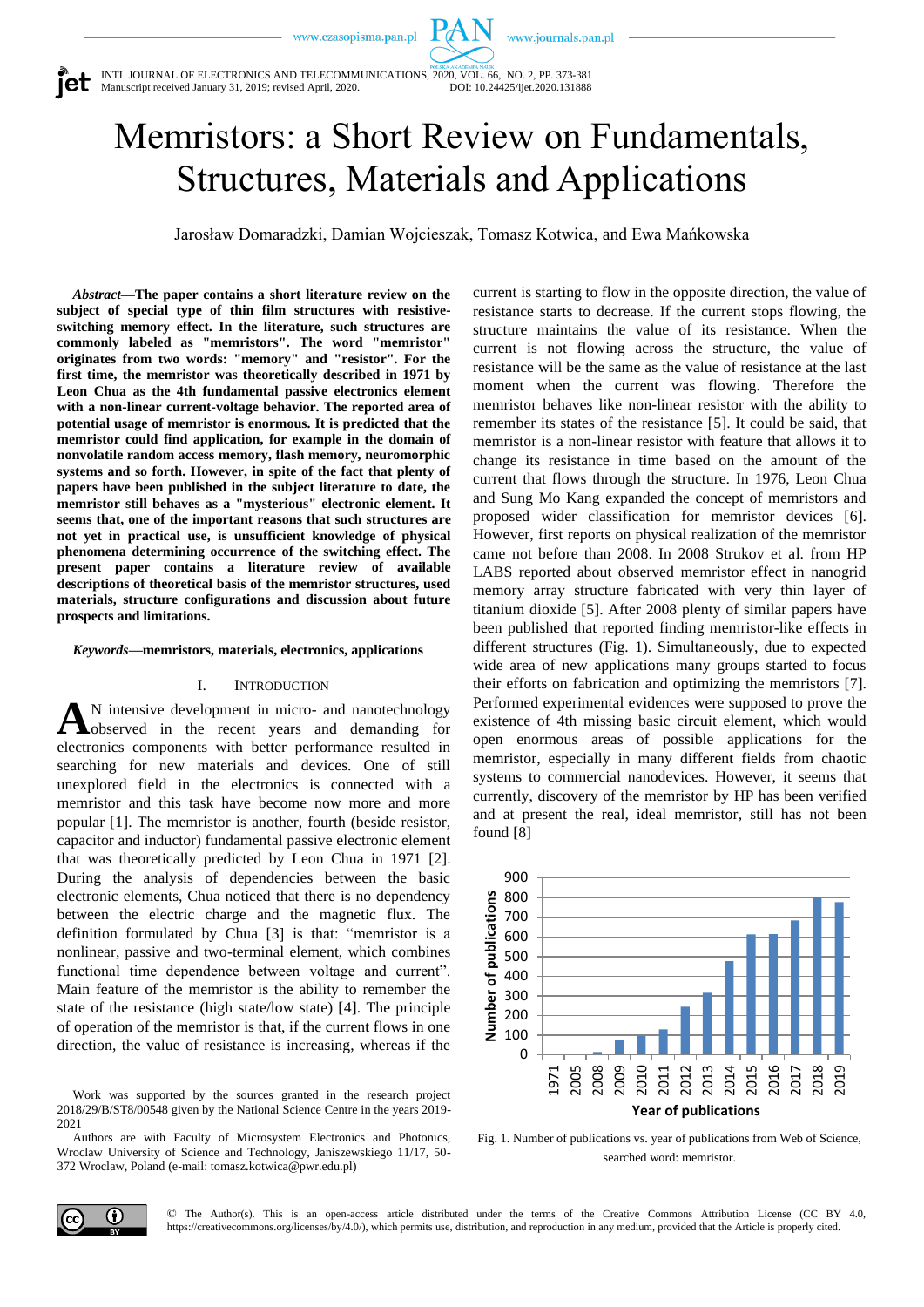

www.journals.pan.pl

374 J. DOMARADZKI, D. WOJCIESZAK, T. KOTWICA, E. MAŃKOWSKA

Among emerging idea of memristor, various types of the RAM memories, resistive RAM memory (ReRAM) are gaining more and more interest due to possibility of high density of packaging and high speed of operation. Therefore, the search for materials based on oxides, especially including such transition metal oxides (TMO) as  $ZnO$  or  $TiO<sub>2</sub>$  which exhibit resistive switching (RS), has started [9]. First mention about resistive switching mechanisms was published as early as in 1962 [10], that is yet before the theoretical prediction of the memristor by L. Chua. Up to now, the RS mechanisms have been observed in many layered metal-oxide-metal structures.

The present paper contains a short literature review on theoretical basis of operation of the memristor structures, review of used materials and structure configuration and the mathematical models used for modeling of the memristor structures.

## II. FUNDAMENTALS

#### *1) Principle of operation of memristive devices*

Understanding the memristor, requires analysis of basics of operation of the three fundamental electronic elements: capacitor, inductor and resistor and the dependencies between them [11]:

– voltage *V*, defined as a change of the magnetic flux  $(\phi)$  in time (*t*):

$$
V = d\phi/dt \tag{1}
$$

– current *I*, defined as a change of the electric charge (*q*) in time (*t*):

$$
I = dq/dt \tag{2}
$$

 $-$  resistance *, described as a linear dependency between the* voltage (*V*) and the current (*I*):

$$
R = dV/dI \tag{3}
$$

 $-$  capacitance  $C$ , described as a linear dependency between the voltage (*V*) and the electric charge (*q*):

$$
C = dq/dV \tag{4}
$$

– inductance *L*, described as a linear dependency between the magnetic flux  $(\phi)$  and the current  $(I)$ :

$$
L = d\phi/dI \tag{5}
$$

So far, only magnetic flux (*ϕ*) and electric charge (*q*) do not have defined dependency between them. Leon Chua [2] stated that from the mathematical point of view there should be a dependency, which describes this two quantities:

$$
d\phi = Mdq
$$
 (6)  
where:  $M$  – is a memristance.

Equation (6) describes relation, which occurs in the 4th electronic element called memristor. In addition, Chua distinguish two types of memristor: charge-controlled and flux-controlled. Electrical voltage in a charge-controlled memristor is therefore defined by equations:

$$
V(t) = M(q(t))I(t)
$$
\n(7)  
\n
$$
M(q) = d\phi(q)/dq
$$
\n(8)

Whereas, current in a flux-controlled memristor is defined by:

$$
I(t) = W(\phi(t))V(t)
$$
\n(9)

$$
W(\phi) = dq(\phi)/d\phi \tag{10}
$$

where:  $M(q)$  and  $W(\phi)$  are expressed in the units of resistance  $(\Omega)$  and conductance  $(S)$  [6].

Moreover, in order to be called a memristor, the device must fulfil three characteristic conditions [6,12]: device must show pinched hysteresis loop in the I-V plane for every bipolar excitation signal, hysteresis lobe area should decrease monotonically with an increasing in excitation frequency, hysteresis loop should shrink to a single-valued function as the excitation frequency tends to infinity. An example of theoretical characteristic of a memristor in the I-V plane is shown in Fig.2.



Fig. 2. Exemplary theoretical characteristic of a memristor.

Chua predicted that using charge-controlled or flux-controlled mechanism resistance could be memorized infinitely. If technology of such structures would be commercially available it would open a plethora of different non-volatile memorybased applications.

#### *2) Types of resistive switching mechanisms*

As is was mentioned earlier, resistive switching is another memory behaviour observed in oxide structures that focuses the research interest of many groups since late 1960s [e.g. 13– 20]. There are two main types of RS that can be distinguished: bipolar switching and unipolar switching. Additionally, three possible types of mechanisms for RS are reported resulting from thermal, electrical or ionic effects [19]. For specific kind of structures, additionally a forming process has been observed, too. This forming process is often being called electroforming. Types of observed mechanisms are dependent on many factors, including: type of material used for fabrication of structure and dominance of particular effect (thermal, electric, chemical) [15].

Typical resistive switching effect is based on thermal effects and exhibits unipolar characteristic. It is initiated by partial voltage breakdown of thin dielectric layer placed between two metal electrodes. As a result of the Joul'e heat, a weak conducting path with controlled resistance is formed. Such conducting filament (CF) may consist of material from metal electrode, which penetrates to the isolating layer. Formation of the conducting filaments is known as the "SET" process to the low resistance state (LRS). Switching back to the high resistance state (HRS) – the "RESET" process is preceded by the rupture of the filaments due to the created heat.

Unipolar mechanism is observed in many non-conductive oxides like binary oxides [17]. The filament nature of conducting paths during LRS state have been confirmed already in 2006 for NiO and  $TiO<sub>2</sub>$  materials [19]. It is worth to notice, that RESET process does not restore the initial value of resistance (resistance of newly fabricated structure) of MIM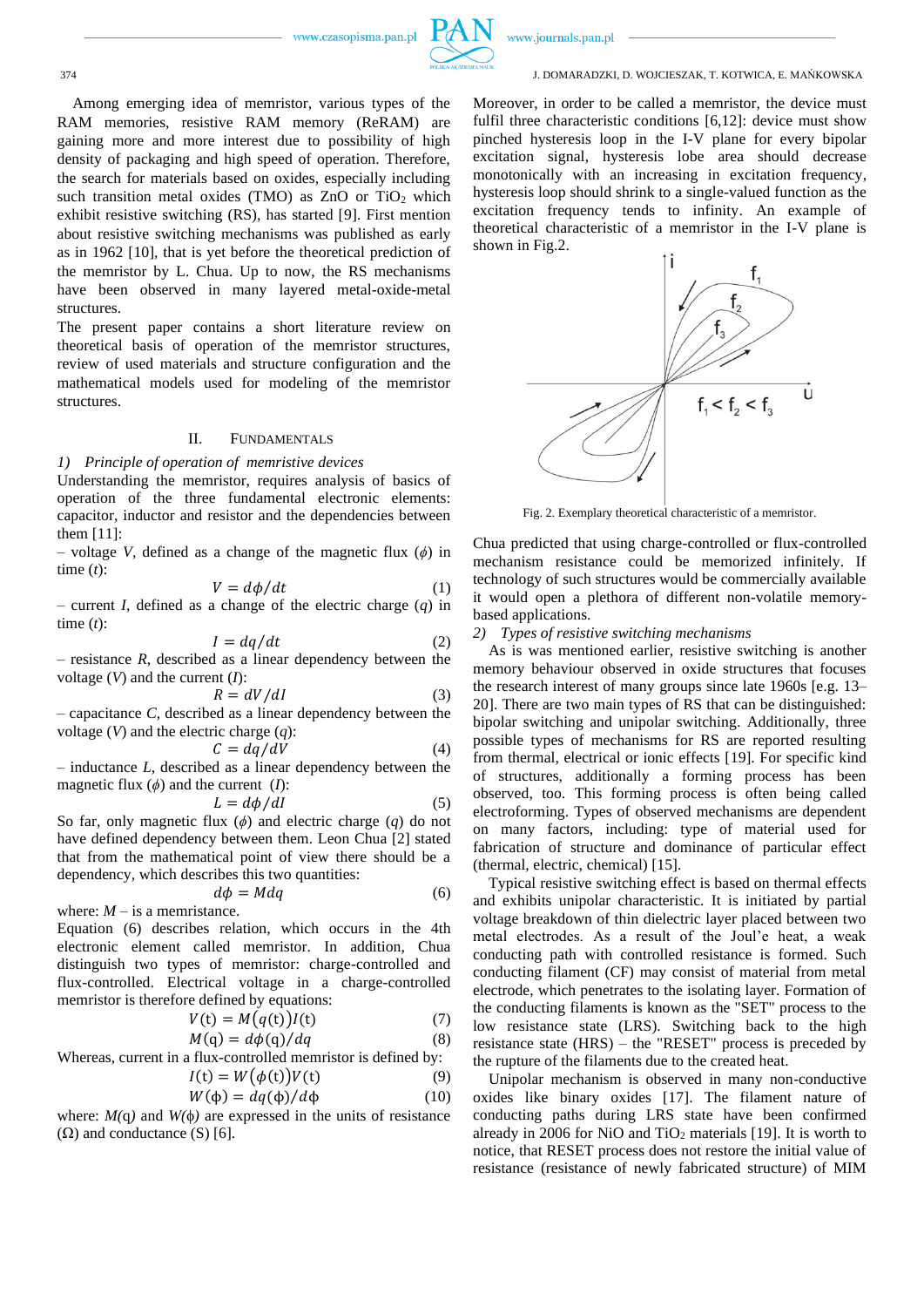

## MEMRISTORS: A SHORT REVIEW ON FUNDAMENTALS, STRUCTURES, MATERIALS AND APPLICATIONS 375

structure but only a value of an resistance after the first forming process. This phenomena indicates on deep level structural changes occurring during forming process. Another evidence is the higher value of voltage needed during forming process than value of voltage needed to switch between LRS and HRS states [15].

Bipolar switching requires opposite polarization for transition between LRS and HRS states. In the bipolar mechanism the electrical effect are dominant [15].

Bipolar mechanism occurs in many such semiconducting oxides, like e.g. complex perovskite oxides.

Additionally, classification of the types of the switching mechanisms has been introduced based on the type of conducting filament. First type of conducting filament is called "formation and rupture". This method is based on forming and then rupturing of the conducting filaments located in the insulating layer. This kind of conducting filaments may occur both in bipolar and in unipolar switching mechanism. Second type of conducting filaments is called interfacial switching [21]. In this type, the filaments are being formed at the interface between metal electrode and oxide layer. Switching mechanism in interfacial type has been interpreted as changes of the height of the Schottky barrier between the metal electrode and the switching material. This kind of filaments occurs only in the bipolar mechanism and it is very characteristic for the semiconducting perovskite oxides [22] and is strongly dependent on the type of used metal for electrical contact.

#### III. MATHEMATICAL MODELS

This chapter contains a review of the basic mathematical models used for theoretical analysis of electrical properties of memristive structures. First practical model of the memristor was described by the HP LABS in 2008 [4]. Later on, a several other models were developed such as: linear ion drift model (chapter III.3), nonlinear ion drift model (chapter III.4), Simmons tunnel barrier model (chapter III.5) and threshold adaptive (TEAM) model (chapter III.6) [6].

*3) Linear Ion Drift Model*

Memristor structure (Fig. 3) can be represented by semiconducting oxide thin-film with overall thickness D placed between two metal contacts. It is assumed that the thin film consists of doped and undoped region as its shown in the Figure 3.



Fig. 3. Schematic view of the memristor structure used in Ion Drift Model.

The length of the doped region with low resistance in comparison to undoped region is determined by the internal state variable (w). Value of the w variable and consequently the total value of resistance of the structure, can be changed by applying external voltage to the structure [5]. Taking boundary conditions into assumptions, that (a) electric field across the device is uniform and (b) there is a linear relationship between drift-diffusion velocity and the net electric field, memristive element in which the pinched hysteresis loops occurs in the voltage-current plane can be described by [6]:

$$
V(t) = \left(R_{on} \frac{w(t)}{D} + R_{off} \left(1 - \frac{w(t)}{D}\right) i(t) \tag{11}
$$

According to this model, memristor could be modeled as a variable-resistor, where  $R_{on}$  and  $R_{off}$  denote the value of the resistance of the memristor, when the element is in the low or high resistance state, respectively. The internal state variable (*w*) is described by the equation:

$$
\frac{dw(t)}{dt} = \frac{\mu_V R_{on}}{D} i(t)
$$
 (12)

where  $\mu_{\nu}$  – is the electrical charge mobility.

This model is simplified on the assumption that the oxygen deficiencies could move freely across the structure, which is not accurate [6]. The vacancies slows down on the edge of the structure, because of the vacancies could move freely across the structure, it would mean lack of physical oxide vacancies, so the length of doped region would be zero. Similarly, the doped region could not be all across the structure, because the undoped region would not exist and the element would not work. In order to deal with these boundary conditions the window function f(w) is also introduced and added to the internal state variable [4,6,23].

Ion drift model is simplified and has underlying limitations in electrodynamics. Many different experiments proves that operation of the memristive devices is quite nonlinear. It means, that the accuracy of linear ion drift model is very poor. *4) Nonlinear Ion Drift Model*

# Nonlinear ion drift model assumes that memristor is controlled

by the voltage and the dependence between internal state variable and voltage is nonlinear [6,20,24]. Moreover, the asymmetric switching between the states of the memristor is taken into consideration. The relationship between voltage and current is described by the equation:

$$
i(t) = wn(t)\beta \sinh(\alpha v(t)) + \chi[\exp(\gamma v(t)) - 1]
$$
 (13)  
The internal state variable is now expressed by:  

$$
\frac{dw(t)}{dt} = avm(t)f(w)
$$
 (14)

where:  $\alpha$ ,  $\beta$ ,  $\gamma$ ,  $\chi$ ,  $\alpha$  i *m* are the parameters determined experimentally. *N* determines, how the internal state variable influences the current [6]. In this equation the internal state variable  $w$  is normalized in the interval  $\{0, 1\}$ . This model describes asymmetric nature of switching between states of the memristor. During the LRS, the curve in the I-V graph is interpreted as tunneling process (sinh part) whereas during the HRS the I-V characteristic behaves like the I-V characteristic for the conventional p-n junction (exponential part) [6]. Nonlinear ion drift model ensure better accuracy for the description of real memristive structure. Flexibility of this model gives a high level of sensitivity for the voltage levels, which was not considered in the linear ion drift model. Also this model combines the stability of the read process with the fast speed of the write process.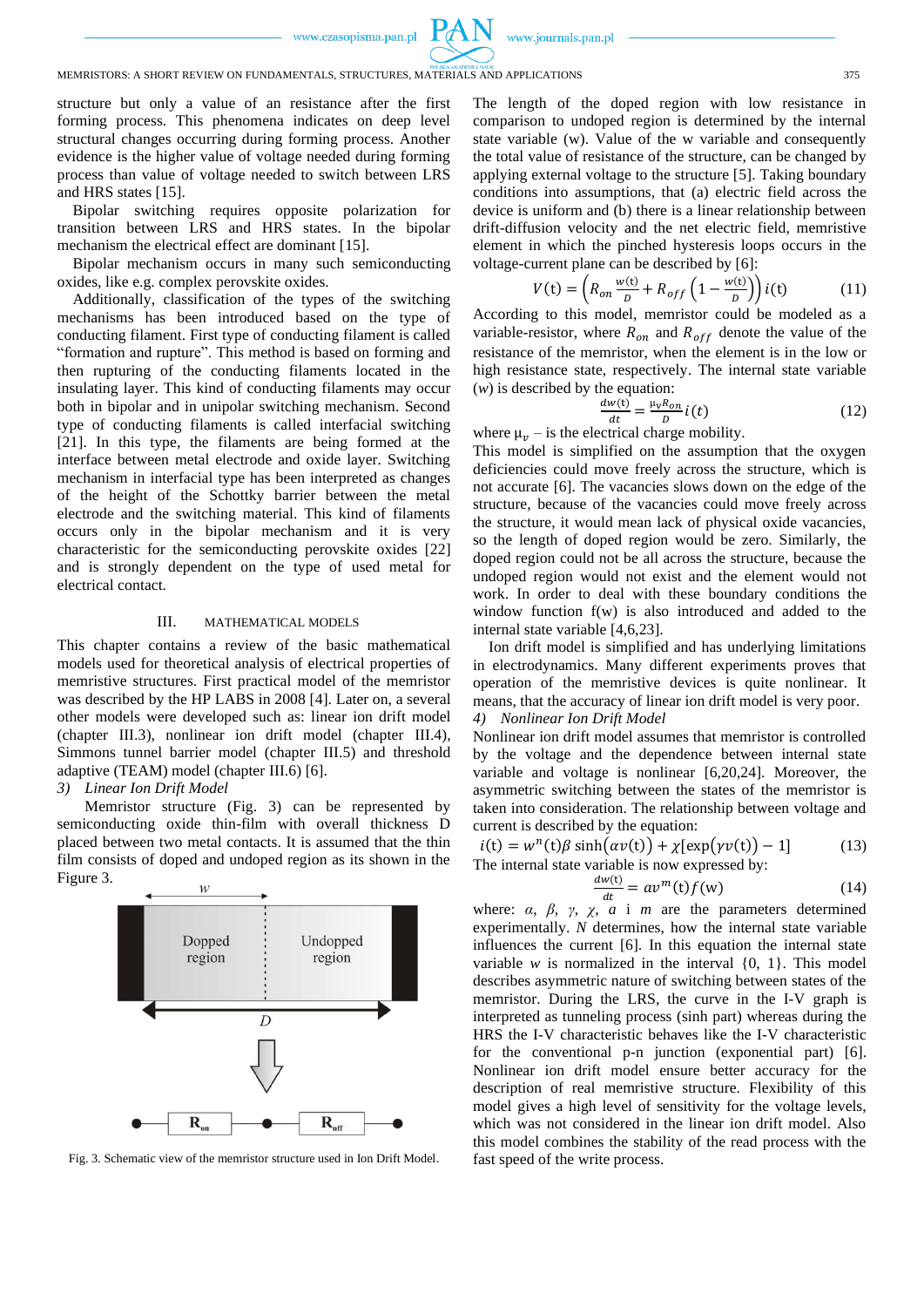



#### *5) Simmons Tunnel Barrier Model*

Memristive device in the Simmons tunnel barrier model is modeled as a resistors connected in series with the effect of electron tunneling through potential barrier. In Ion Drift models (equations 11, 12), memristive device was modeled as a two resistors connected in series: one resistor represents doped oxide region, whereas the second one - undoped (insulating) oxide region. Simmons tunnel barrier model assumes nonlinear and asymmetric switching of states resulting from exponential dependency of movement of ionized dopants. Additionally, this model exhibits nonlinear and asymmetric characteristics [6,25–27]. The relationship between voltage and current is described by the equation:  $i(t) = \text{A}(x, v_g)\phi_1(v_g, x)$ 

$$
\times \exp\left(-B(v_g, x)\phi_1^{0.5}(v_g, x)\right) \n- \tilde{A}(x, v_g)(\phi_1(v_g, x) + e|v_g|) \n\times \exp\left(B(v_g, x)(\phi_1(v_g, x) + \text{ev}_g)^{0.5}\right) \n(t)R_s
$$
\n(15)

 $v_g = v - i(t)R_s$ The internal state variable is described by the equation:

$$
\frac{dx(t)}{dt} = \n\begin{cases}\nC_{off} \sinh\left(\frac{i}{i_{off}}\right) \exp\left[-\exp\left(\frac{x-a_{off}}{w_c} - \frac{|i|}{b}\right) - \frac{x}{w_c}\right] & i > 0 \\
C_{on} \sinh\left(\frac{i}{i_{on}}\right) \exp\left[-\exp\left(\frac{x-a_{on}}{w_c} - \frac{|i|}{b}\right) - \frac{x}{w_c}\right] & i < 0\n\end{cases} \tag{16}
$$

where:  $C_{off}$ ,  $C_{on}$ ,  $a_{off}$ ,  $a_{on}$ ,  $i_{off}$ ,  $i_{on}$  and *b* are the coefficients of matching. The variable state *x* determines the width of Simmons tunnel barrier.  $C_{off}$  and  $C_{on}$  influence the magnitude of change of the variable *x*.  $i_{off}$  and  $i_{on}$  limits threshold voltage, which may find the usage in the digital electronics. The value of  $a_{off}$  and  $a_{on}$  limit upper and lower boundary of variable  $x$ , and thanks to that, there is no need for applying window function in this model. Simmons tunnel barrier model is the most accurate model for the description of the memristor. However, this model has some disadvantages: it is very complicated, it is not a general model (describes only specific type of memristor) and the relationship between voltage and current is not clear [6,25–27]. *6) Threshold Adaptive Model (TEAM)*

Threshold adaptive model (ThrEshold Adaptive Memristor model - TEAM) was developed in order to simplify analysis and to improve computing efficiency [28]. The assumptions for this model are as follows: below certain threshold there is no change of state variable *x*, and instead of exponential relationship, there is polynomial relationship between current of the memristor and derivative of internal state variable [6,29]. The relationship between voltage and current is described by the equation:

$$
v(t) = \left[ R_{on} + \frac{R_{off} - R_{on}}{x_{off} - x_{on}} (x - x_{on}) \right] i(t)
$$
 (17)

$$
v(t) = R_{on} * \exp\left(\frac{\lambda}{x_{off} - x_{on}}(x - x_{on})\right) i(t) \tag{18}
$$

The derivative of internal state variable is given by:

376 J. DOMARADZKI, D. WOJCIESZAK, T. KOTWICA, E. MAŃKOWSKA

$$
\frac{dx(t)}{dt} = \begin{cases} k_{off} \left(\frac{i(t)}{i_{off}} - 1\right)^{\alpha_{off}} * f_{off}(x) & 0 < i_{off} < i \\ 0 & i_{on} < i < i_{off} \\ k_{on} \left(\frac{i(t)}{i_{on}} - 1\right)^{\alpha_{on}} * f_{on}(x) & i < i_{on} < 0 \end{cases}
$$
(19)

where:  $k_{off}$ ,  $k_{on}$ ,  $\alpha_{off}$ ,  $\alpha_{on}$  are constants ( $k_{off} > 0$ ,  $k_{on} < 0$ ),  $i_{off}$  and  $i_{on}$  represents the values of threshold voltage, and *x* is the internal state variable. Functions  $f_{off}(x)$  and  $f_{on}(x)$  are like window functions, limits x to the boundaries  $[x_{on}, x_{off}]$ . In relation (17), memristance is linearly proportional to the state variable *x*, which is in agreement with two previous models (linear/nonlinear ion drift model). In the relation (18), memristance is exponentially proportional to the state variable *x*, where *λ* is a matching parameter and should fulfill the condition  $\lambda = \ln \left( \frac{R_{off}}{R_{off}} \right)$  $\frac{R_{\text{off}}}{R_{\text{on}}}$ , which characterize Simmons tunnel barrier model.  $R_{on}$  and  $R_{off}$  represents effective memristance on boundries  $x_{on}$  and  $x_{off}$ . TEAM model has sufficient accuracy and moreover TEAM fulfills the convergence conditions, computing effectivity needed for simulation engines and requirements for memristive systems [6].

#### IV. MATERIALS AND DEVICES

Diversity of materials in which memristive effect (pinched hysteresis loop) is observed is very wide. Due to the wide possibility of applications in memory devices, the metal oxides such as: nickel oxide, zirconium oxide [30,31], zinc oxide [1,32], hafnium oxide [33,34], titanium oxide [28,35,36] gained special attention. Table I summarize types of switching mechanisms occurring in the most common materials used as active layer in the memristive devices.

TABLE I REVIEW OF OXIDES USED AS ACTIVE LAYER IN THE MEMRISTORS STRUCTURES. THE DENOTATIONS ARE FS - FILAMENTARY SWITCHING AND IS - INTERFACIAL SWITCHING

| Oxide<br>type          | Switching<br>mechanism | Literature                  |
|------------------------|------------------------|-----------------------------|
| TiO <sub>2</sub>       | <b>FS</b>              | $[13, 14, 36 - 42]$         |
|                        | <b>IS</b>              | [4, 14, 21, 35, 40, 43, 44] |
| ZnO                    | <b>FS</b>              | [2,32,45]                   |
| HfO <sub>2</sub>       | FS                     | [18, 21, 33]                |
|                        | <b>IS</b>              | [34]                        |
|                        |                        |                             |
| ZrO <sub>2</sub>       | <b>FS</b>              | [30, 46]                    |
|                        |                        |                             |
| LiNbO <sub>3</sub>     | <b>FS</b>              | [47]                        |
|                        |                        |                             |
| $Ta_2O_5$              | <b>FS</b>              | $[48 - 50]$                 |
|                        | IS                     | [51, 52]                    |
|                        |                        |                             |
| CuO, Cu <sub>2</sub> O | <b>FS</b>              | $[53 - 56]$                 |
|                        |                        |                             |
| <b>NiO</b>             | FS                     | $[57 - 60]$                 |
|                        |                        |                             |

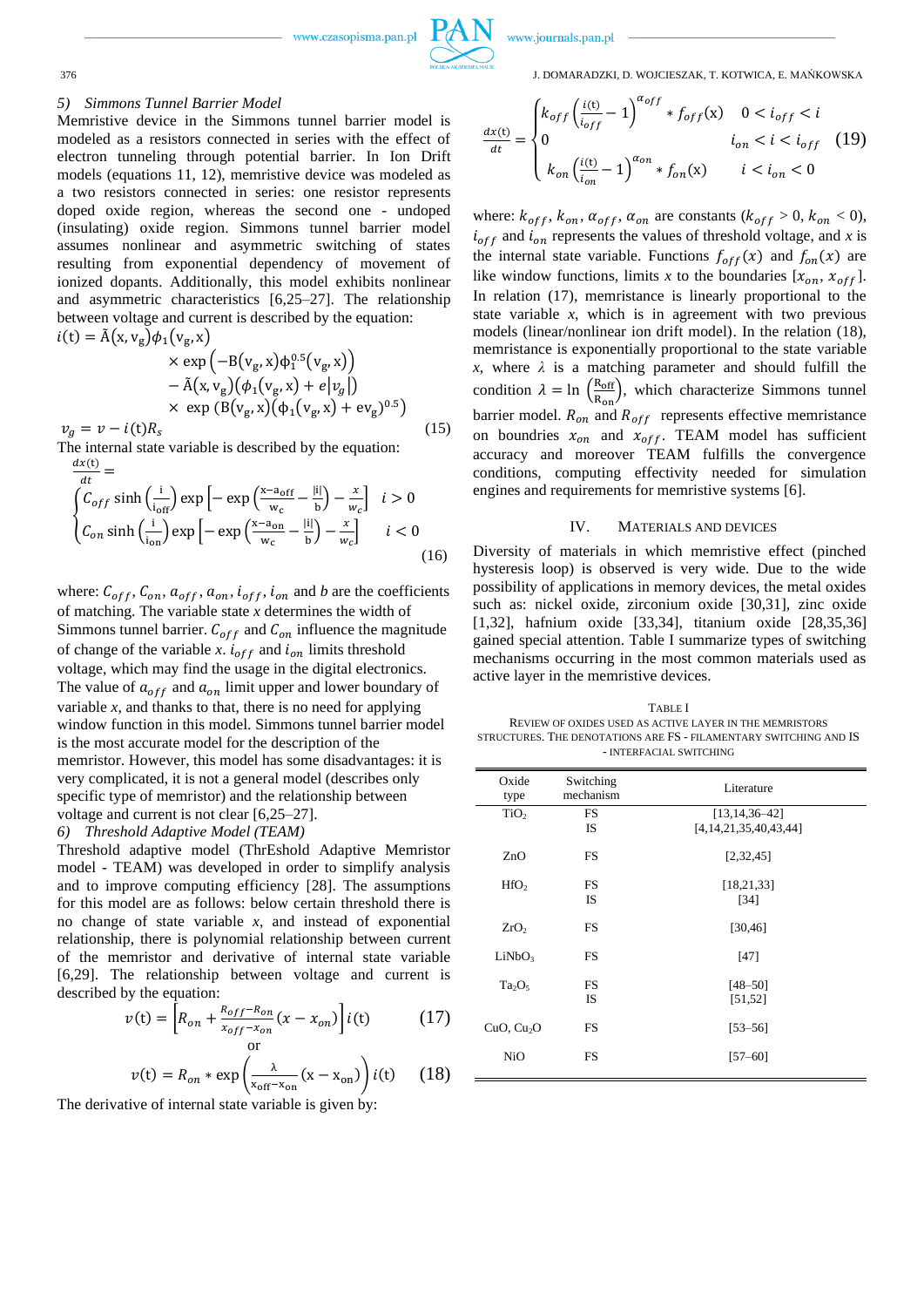#### *7) TiO<sup>2</sup>*

The most popular material used as an active layer in the memristor structures is the titanium dioxide  $(TiO<sub>2</sub>)$  [2,6,35,43]. Fabrication of thin-film layers of the  $TiO<sub>2</sub>$  may be realized using different chemical or physical methods. First HP memristor, which caused increased attention to the memristance effect, was made on the basis of the doped and undoped titanium oxide layers [6]. By applying positive voltage to the top (platinum) electrode, the electric field repels oxygen vacancies from  $TiO<sub>2-x</sub>$  layer (doped region) deep into the layer of pure  $TiO<sub>2</sub>$  (undoped region). This results in an increase of the width in the  $TiO<sub>2-x</sub>$  region and simultaneously a decrease of the width in the  $TiO<sub>2</sub>$  region. Applying negative voltage to the electrode results in inverting the effect, where oxygen vacancies are attracted to the electrode, widening the undoped region and at the same time narrowing the doped region [6].

The mechanism of resistive switching in the  $TiO<sub>2</sub>$  layer is often believed to be based on creation of conducting filaments [38]. According to the theory of the filaments, resistive switching mechanism consists in forming and destroying of conducting filaments, which may be realized by electromigration or thermal diffusion of such defects as oxygen vacancies.

#### *8) ZnO*

Another material widely used for fabrication of memristive devices is zinc oxide (ZnO) [1,32]. It exhibits very good electrical and mechanical properties. Additionally, this material could be fabricated by the relatively inexpensive techniques like hydrothermal growth. For example, the memristive device proposed by Y. Han et al. [32] consists of two PCBs connected together by flip-chip technology. On the middle side of the board, there is a narrow path of copper on which the ZnO in the form of nanotubes are deposited by using the hydrothermal growth method. After the connection of PCBs, the ZnO nanowires are in direct contact with each other. RAM memory device with resistive switching (RRAM) effect has also been fabricated in the form of Au/ZnO/ITO structure deposited on glass substrate [32]. This kind of semitransparent device might be used in the field of transparent electronics. The structure was made by using the RF sputtering. HRS state was achieved, when the DC voltage was swept in the range from -2 V to 4 V, while LRS state was achieved in the range from 0 V to -2 V. Conducted endurance tests of the switching from HRS to LRS and durability test of maintaining level of the resistance, showed that resistive switching of the prepared ZnO-based RRAM devices endures over 100 cycles and maintaining its resistance level for about 10 years of constant working.

#### *9) HfO<sup>2</sup>*

Hafnium oxide is another material, which may be used in applications connected with RRAM [33], however nowadays, the structures with hafnium oxide are still in experimental phase. An example of memristive structure based on hafnium oxide is  $TiN/HfO<sub>x</sub>/TiN$  was described in [47]. Such memory device exhibited high susceptibility on self-reseting (during formation, the device automatically get HRS state). It was observed that during sweeping with negative voltage, the structure was showing SET process, instead of RESET process, which could be observed during typical bipolar switching mechanism). Surprising was the fact that selfreseting behavior of the structure could be limited by depositing thin-film of  $Al_2O_3$  placed between TiN and HfO<sub>x</sub> or could be totally eliminated by replacing the TiN electrode with the Pt electrode. RRAM devices based on  $HfO<sub>x</sub>$  are commonly classified as the "filament-type" devices, because firstly they require a forming process. During the forming process, the conducting filament is formed between two electrodes. Bipolar switching exists until the range of voltage is limited. Increasing the range of positive voltage uncovers complete resistive switching mechanism (CRS). As it is reported in [47] CRS mechanism may results from the exchange of oxygen vacancies between two layers TiN and HfOx.

#### *10) ZrO<sup>2</sup>*

PA N

Another material used in the RRAM applications is the zirconium oxide  $ZrO<sub>2</sub>$ . This material is commonly used in the MIM structures as isolating layer and is being researched for scalability of the resistive switches. An example of the  $Ag/ZrO<sub>2</sub>/ITO$  structure was described in the paper [30]. The structure was fabricated by the electrohydrodynamic atomization method. This method is efficient, adapted to mass scale production, free from harmful radiation and the time of fabrication of the structure is short. I-V characteristics were measured by applying double voltage sweep of the range from 3V to – 3V. The difference of the resistance in HRS state was less than 3Ω and in the LRS state is less than 5Ω.

*11) LiNbO<sup>3</sup>*

Among the all previous materials, the  $LiNbO<sub>3</sub>$  is potential candidate for neuromorphic applications. The paper [47] describes the fabrication and the measurements for the memristor made of lithium niobate. The structure of the memristor consists of Ti/Pt/LiNbO3/Ti/Pt, where the thickness of the lithium niobate layer equals to 42 nm. The switching LiNbO<sup>3</sup> layer was prepared by the PLD method. Bottom electrode was made of 10 nm of titanium and 50 nm of platinum, whereas the top electrode was made of 10 nm of titanium and 80 nm of platinum. The silicon substrate was used on which the 2 μm layer of silicon oxide was deposited by the PECVD method. In this structure the titanium is an active metal similar to the Ag i Cu. The top electrode was made of titanium and it probably promoted the movements of the oxygen vacancies inside the layer, which result in memristive effect. The measurements of the structure was made by the cyclic change of the voltage in the room temperature. Before the main measurements, each devices needed the forming process by applying the pulse voltage between  $3 - 4$  V. The main measurements were made by applying sweeping voltage of the range from -3 V to 3 V. The repeatable hysteresis loops were achieved. Memristor exhibits bipolar resistive switching mechanism.

#### *12) Ta2O<sup>5</sup>*

Tantalum oxide is another type of material that could play very important role in the resistive switching mechanism occurring in memristor structures as a layer responsible for fully controlled limitation of resistance states resulting from the non-uniform switching [48]. Moreover, according to the [51,52] it is possible to fabricate memory system with 162 Gbit in density crossbar array based on nanoporous  $Ta_2O_{5-x}$ , that would satisfy the requirements for highly scaled memory devices. As it shown in [51] the tantalum oxide in such memory system is responsible for high uniformity in the resistance switching and additionally provides the low power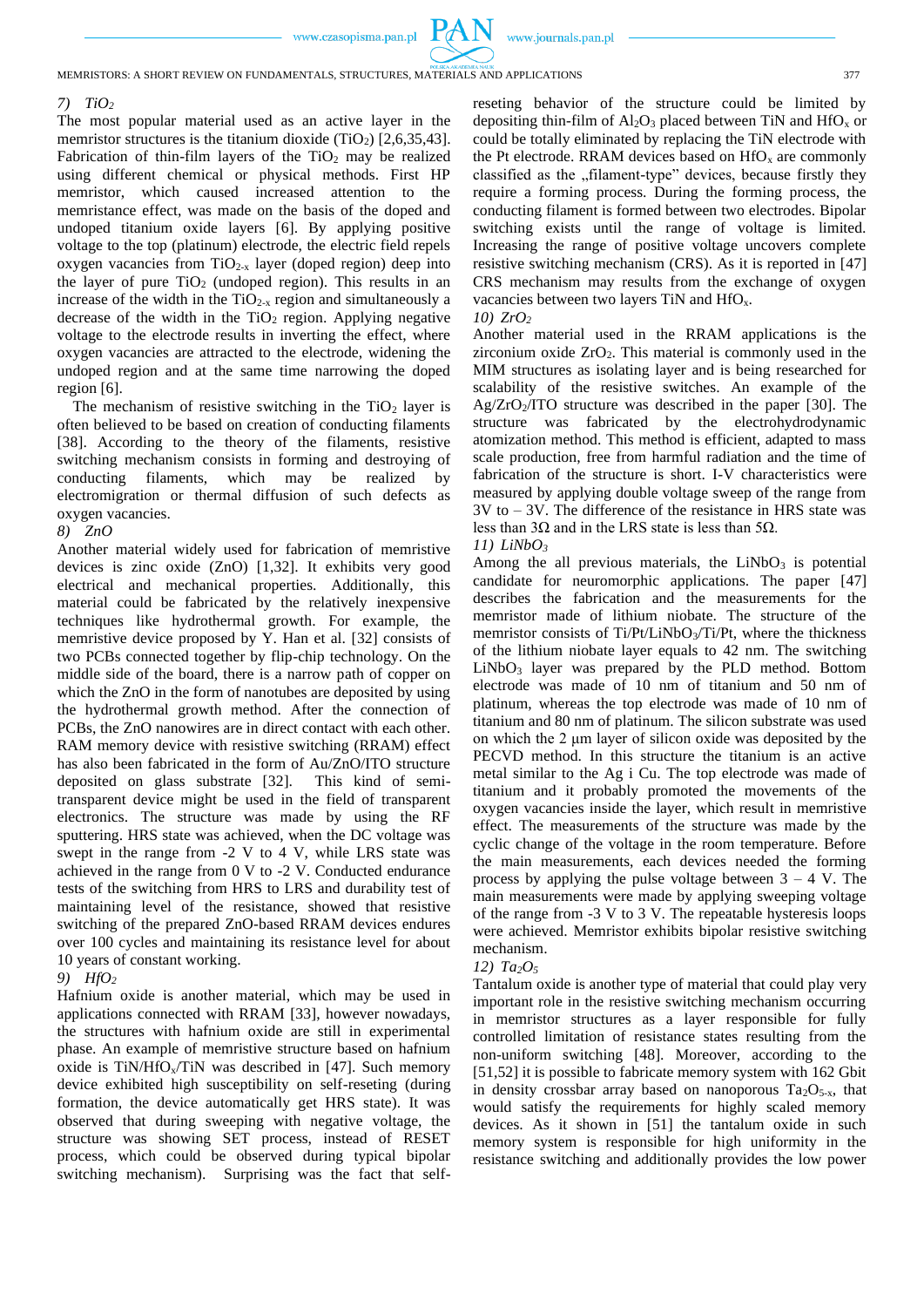

www.journals.pan.pl

#### 378 J. DOMARADZKI, D. WOJCIESZAK, T. KOTWICA, E. MAŃKOWSKA

consumption for the memory system, as its play a role of a memristor.

# V. APPLICATIONS OF THE MEMRISTIVE DEVICES

The area of potential applications for the memristor devices is enormous. Memristor has potentially very wide usage in the fields of nonvolatile RAM memories, DRAM, flash memories, neural networks, image processing and in the field of artificial intelligence [35]. The main division of the memristive devices is on the discrete elements and on the crossbar arrays. In discrete devices applications, the memristors are used due to their nonlinear characteristic and their controllable change of resistance. On the other hand, in the crossbar arrays applications, the memristors gains attention thanks to the possibility of their size reduction while maintain their properties [10]. Thorough analysis of the taxonomy shows another division of the applications of the memristors between usage in digital electronics and in analog circuits. From this level of taxonomy more specific usage of the memristor is resulting.

## *13) Analog circuits*

Applications of the memrisotrs in the field of analog circuits improves operation of certain circuits such as: oscillators, adaptive filters, programmable circuits, neuromorphic networks or chaotic systems. In order to improve operation of different devices memristors are usually used instead resistors. Several examples of such devices have been demonstrated, e.g. in [6,11]. Memristors also found applications as switches in the radio frequency (RF) antennas [11]. Programing mode and resistive mode were separated through the difference of the signals frequencies.

One of the important applications of the memristors is the field of programmable circuits [11]. In many analog circuits like filters or amplifiers, resistors need to be specifically programmed in order to adjust operation of the circuits to the specific applications. Programmable resistor with a good resolution is very useful in the differential circuits in analog and RF range. Applications of this type of resistors may be found in programmable amplifiers or programmable filters. The most popular realization of programmable resistors is the circuit of resistors controlled by switches realized by array of weighted resistors and switches. However, this kind of circuits has great disadvantage, because of the high value of parasitic resistance and parasitic capacitance introduced by the switches. The state of the switch influencing the parasitic values, which leads to limitation of the resolution and of the number of bits in resistor switches. This mechanism causes long-term problems with the reliability of the circuits.

Moreover, some other programmable analog circuits were investigated, such as: programmable threshold comparator, programmable amplifier or programmable relaxation oscillator. The results from the experiments gathered in the paper [6] shows good and promising results of working of the memristor as the gain enhancer element in the field of amplifiers.

Memristors may be also used in realization of logic operations. Memristors could represents many different logic states, not only the "on" or "off" states [5]. This feature indicates on the possibility of creation new type of computing models and analog computers. In order to realize mathematic

operations (e.g. addition, subtraction, multiplying, division) the representation of two arguments are necessary. Nowadays, in the most working logic circuits the values of the signal are represented by values of voltage or values of current [5]. Total memristance of two memristors connected in the series represents the addition operation (M1+M2). Subtraction operation (M1−M2) may be realized as M1+ (−M2). In case of subtraction, memristors should be connected in series, where memristance of one of them is –M2. Simple inverting amplifier based on operational amplifiers is the memristance divider (M2/M1).

The most fascinating applications of memristors is in the field of neuromorphic systems [61]. Accurate definition of such systems is described in the paper [6] and states that "neuromorphic system is a connection of analog-digital systems, whose responsible for imitating the architecture of neuron system, creating new neurons patterns during computing in real time, simulating and emulating nerve system of a man". Simulation of nerves connection consisting of neurons and synapses (connection between neurons) as an electronic circuit requires implementation of elements of low power consumption. Synapses represented by the electronic circuits are very difficult to achieve, because of requirement that capacity of the memory must be elastic and dynamic at the same time [6]. Up to date, the scientists have simulated with good results the work of brains of little pets (cat, rat and spider). The problem in this types of simulations is that: memory of the computer is required at higher level than terabytes. Due to that, memristors may play significant role, because they could represent synapses and having the low power consumption at the same time. Practical implementation of learning circuits was demonstrated by using pattering scheme of learning of amoeba-like cells in memristive systems [6].

Another important field of applications in which memristors might be useful are chaotic systems. Due to randomness of chaotic systems, memristors as a nonlinear elements are great solution for encryption and for the random number generators. Thanks to the features of the memristors there is a possibility of gaining better control and to simplify chaotic circuits [6]. *14) Digital circuits*

As was mentioned earlier, logic operation could be represented by the analog or digital circuits. Memristor may be used as basic element for building an logic gate. Memristor logic gate may be implemented for all binary operation of two variables. Realization of material implication was achieved by Borghetti in [6], which leaded to realization of all fundamental Boolean operations.

The most significant and future usage of the memristors is their applications in the fields of nonvolatile memories. In the literature resources, there are many ideas of how to improve present standard of the RAM memories. Nonvolatile memory (NVM) is in the research state for the long time, because the scientists predicted that flash memory will stop developing due to the limitations connected with miniaturization [10].

A great potential of memristors in the field of nonvolatile memories (NVM) due to showing memory effect, does not need continuous power supply and requires only small physical space [11]. Representation of one bit of information is achieved by the two states (HRS and LRS) occurring in the memristor, which represent logical 0 and 1. In order to store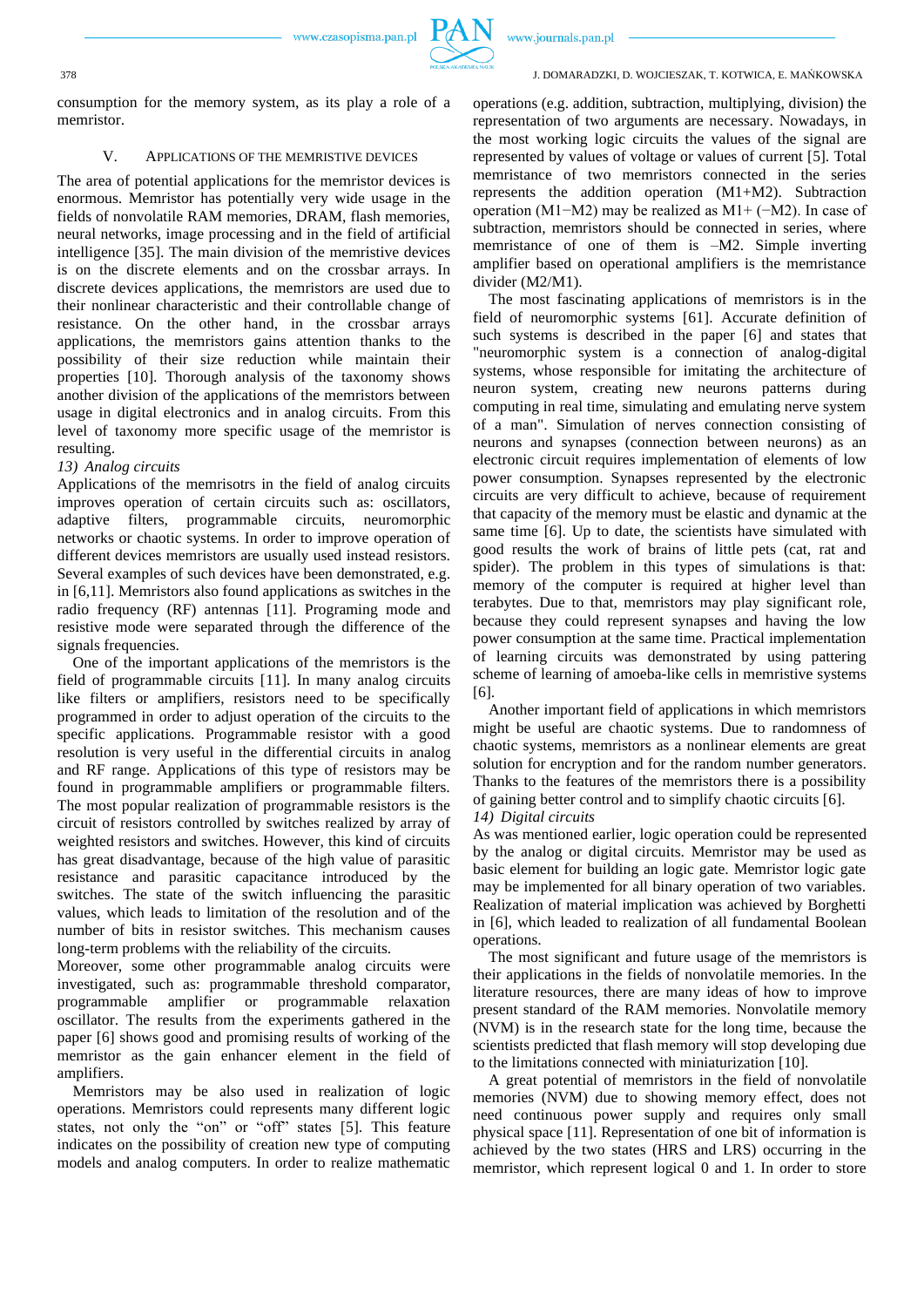

www.journals.pan.pl

MEMRISTORS: A SHORT REVIEW ON FUNDAMENTALS, STRUCTURES, MATERIALS AND APPLICATIONS 379

this bit of information only single memristor is needed. For writing of the bit, the DC voltage is applied, whereas for reading the bit, the AC voltage is applied. Using the AC signal provides protection from data loss [11]. Memristors could act as associative memories. New kinds of NVM, which are still in the development, are: resistive random access memory (RRAM), phase-change random access memory (PCRAM), ferroelectric memory (FeRAM), magnetoresistive memory (MRAM) [6,10,11].

Resistive random memory access (RRAM) is two terminal device, where the switching layer is placed between electrodes. Exemplary realization of the RRAM device fabricated of trilayer of Al<sub>2</sub>O<sub>3</sub>/HfO<sub>2</sub>/Al<sub>2</sub>O<sub>3</sub> deposited on the Si substrate with the  $SiO<sub>2</sub>$  layer coated with TiN by ALD method was shown in [18].

Resistance of RRAM may be modulated by applying voltage or by flow of current through the structure. Moreover, the changes in electrical nonvolatile resistance was observed in the FeRAM, MRAM, PRAM memories. Common method used to the integration of RRAM cell with CMOS system is called 1T1R (1 transistor + 1resistance switching element). Transistor is responsible for the control of location of the switching element, which access is required at the moment. Disadvantage of this method is using one transistor for one switching element so the package density is still dependent on scalability of the transistor [6]. Resistive switching effect of the memristor results from the configuration of metal-isolatormetal (MIM). Memristor in comparison to the flash memory requires very little energy in order to work properly. HP Lab experimentally demonstrated nonvolatility of the memristors and also their features such as compatibility in CMOS system, fast response time and low power consumption [6]. Thanks to the possibility of nonvolatility of memory of memristor, it will be possible to turn on computer without the need of reloading operation system, moreover physical RAM memory will be not needed. Even in the field of mobile applications, the research on the static random access memory (SRAM) are being conducted in order to improve write/read of data, lowering power consumption and decreasing the physical size of the devices [6].

The research on phase-change memory (PCRAM) has been started before the discovery of the memristor by HP Labs. In near future, PCRAM probably will be commercially available. The working principle of PCRAM is based on the change of phase of the materials (PCM) between crystalline state (state of low resistance) and the amorphous state (state of high resistance) by applying current to the structure [10].

In the RAM memories based on redox reaction, there are 3 types of switching mechanisms: memory effect of the valance change (VCM), thermoelectric memory effect (TCM) and memory effect of electrochemical metallization (ECM). Memory effect of the valance change is an redox reaction caused by valance change of cation sublattice and sudden change of electrical conductivity known as isolator-metal transition. Thermoelectric memory effect depends on the gradient of the temperature between conducting filament and the surrounding material, which is responsible for the switching. Lastly, memory effect of electrochemical metallization is based on electrochemical oxidation of electrochemically active material (np. Ag or Cu) [10]. On the other hand, there are a few problems with the memristor usage in the memory applications. For instance, in the crossbar memory structure there could be effects like: nonuniform distribution of resistance across the structure or resistance drift. As the memristor is gaining more and more attention, the scientists are intrigued of potential possibilities of these devices. It is expected, that new areas of applications of the memristor will arise thanks to the precise computer models for the memristors [10].

#### **CONCLUSIONS**

On the basis of the review of the literature, it can be stated that memristive structures may be a breakthrough discovery in the field of modern basic and advanced electronics. It is expected that the application of fourth "missing" electronic element would result in improvement of reliability of the systems, computing power, lower power consumption and it will allow to scale electronic devices to the nanoscale. The most promising domain of applications of the memristors seems to be such fields like: nonvolatile memories, chaotic systems and bionic and neuromorphic systems. On the other hand, the complexity of the physical phenomena occurring in the memristive structure are still not thoroughly investigated. Future perspectives for the memristor is very promising, especially in the field of decreasing power consumption of the memory devices, whereas maintaining and even increasing the data possible storage, thanks to the capability of high density of the memristors devices, and their functioning without the need of 1T1R system to maintain one bit of a memory. Discovering a truly memristor devices could be an enormous breakthrough in the field of the nowadays electronics.

Despite of many published scientific papers on the subject of resistive switching, the complete model describing resistive switching phenomenon is still missing [8]. Memristors based on hafnium and tantalum oxides are commercially available, even though the resistive switching mechanism is not thoroughly understood.

The elements of electronic circuits, which may store the information without the need of continuous supplying would introduce new paradigm to the field of electronics. It may be concluded that the conception of a memristance, despite of its name, does not necessarily have to relate only to resistance, but also to capacitance and inductance. Memcapacitance and meminductance circuits will provide new functionality to the world of electronics. Regardless of the mechanisms that occur during the switching of the resistance, it can be determined that at very low frequencies, the system has sufficient time to adjust the resistance to the momentary value of the controlled parameter (current or voltage). Due to that fact circuit is behaving like nonlinear resistor. However, when the frequency is very high, the circuit does not have sufficient time to adjust resistance to the periodic oscillation of the controlling parameter. In that case the circuit starts to behave like linear resistor. Lastly, in the microscopic scale, local dipole of resistance has been forming. In other words, self-formation of the resistance dipoles in the structure means that there is accommodation of charge which leads to capacitance in the circuits. In the nanoscale, memristive behavior of the structure is connected with the accommodation of the charge which causing that the hysteresis loop is not pinched [62].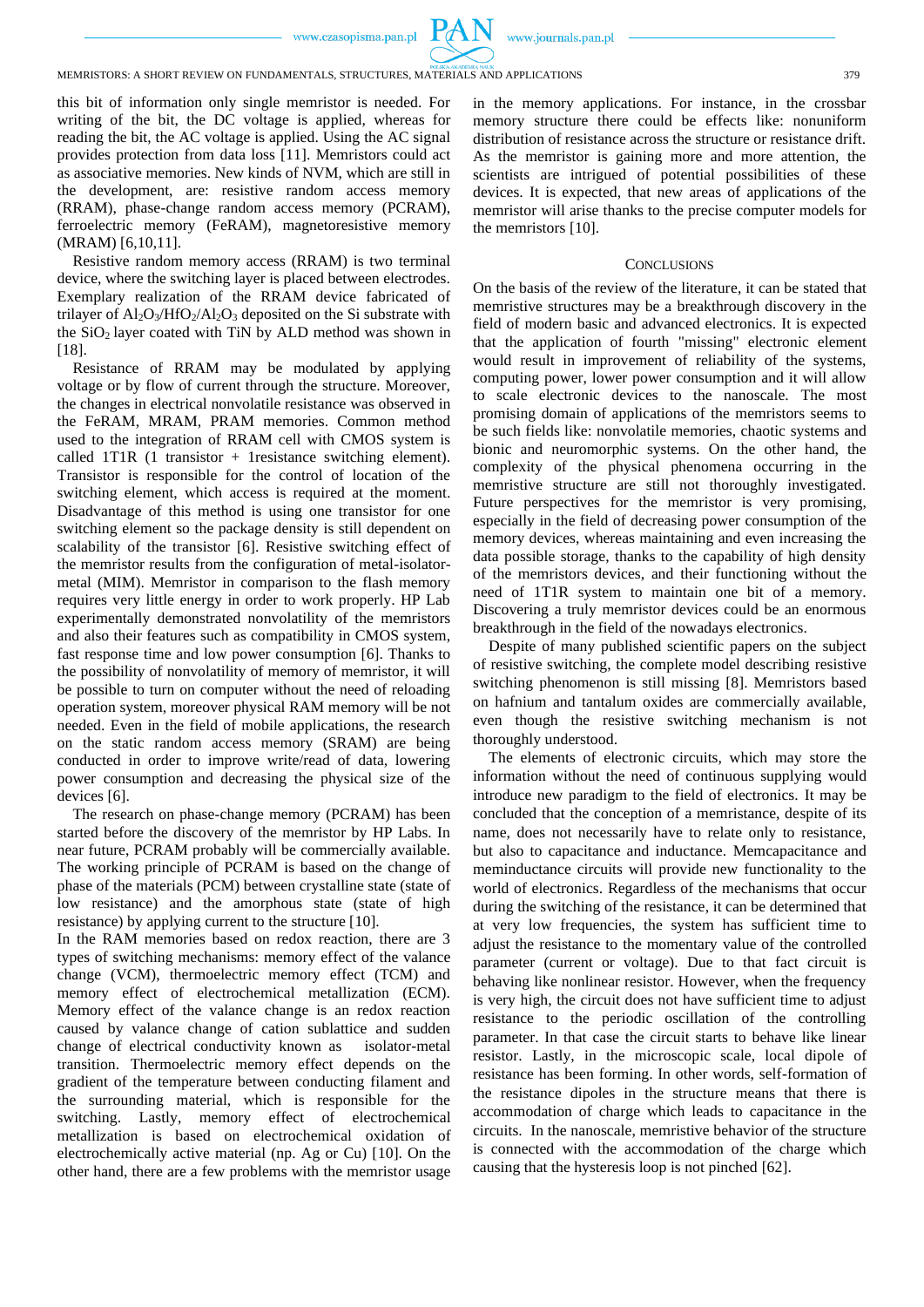

www.journals.pan.pl

#### 380 J. DOMARADZKI, D. WOJCIESZAK, T. KOTWICA, E. MAŃKOWSKA

#### **REFERENCES**

- [1] Chew Z.J., and Li L., "A discrete memristor made of ZnO nanowires synthesized on printed circuit board", *Materials Letters*, vol. 91, pp. 298–300, 2013, DOI: 10.1016/j.matlet.2012.10.011
- [2] Chua L.O., Memristor "The Missing Circuit Element", *IEEE Transactions on Circuit Theory*, vol. CT-18, no. 5, pp. 507 – 519, 1971, DOI: 10.1109/TCT.1971.1083337
- [3] Duraisamy N., Muhammad N.M., Kim H-C., Jo J-D., and Choi K-H, "Fabrication of TiO2 thin film memristor device electrohydrodynamic inkjet printing", *Thin Solid Films*, vol. 520, pp. 5070 – 5074, 2012, DOI: 10.1016/j.tsf.2012.03.003
- [4] Strukov D.B., Snider G.S., Stewart D.R., and Williams R.S., "The missing memristor found", *Nature*, vol. 453, pp. 80 – 83, 2008, DOI: 10.1038/nature06932
- [5] Kirar V.P.S., "Memristor: The Missing Circuit Element and its Application", *International Scholarly and Scientific Research & Innovation*, vol. 6, no. 12, pp. 1395 - 1397 ,2012
- [6] Radwan A.G., and Fouda M.E., "Memristor: Models, Types, and Applications" in *On the Mathematical Modeling of Memristor, Memcapacitor, and Meminductor, Chapter 2*, Cham: Springer, 2015, DOI: 10.1007/978-3-319-17491-4\_2
- [7] [https://www.knowm.org,](https://www.knowm.org/) access date: 30.01.2020
- [8] Vongehr S., and Meng X., "The Missing Memristor has Not been Found", *Scientific Reports* 5, 11657, 2015, DOI: 10.1038/srep11657
- [9] Kim H-D., An H-M., Seo Y., and Kim T.G., "Transparent Resistive Switching Memory Using ITO/AlN/ITO Capacitors", *IEEE Electron Device Letters*, vol. 32, no. 8, pp. 1125 – 1127,2011, DOI: 10.1109/LED.2011.2158056
- [10] Mazumder P., Kang S.M., and Waser R., "Memristors: Devices, Models, and Applications", *Proceedings of the IEEE*, vol. 100, no. 6, pp. 1911- 1919, 2012, DOI: 10.1109/JPROC.2012.2190812
- [11] Marani R., Gelao G., and Perri A.G., "A review on memristor applications", *Electronic Devices Laboratory, Electrical and Information Engineering Department, Polytechnic University of Bari, Digital Library of Cornell University*: arXiv:1506.06899, https://arvix.org, 2015
- [12] Adhikari S.P., Sah M.P., Kim H., and Chua L.O., "Three Fingerprints of Memristor", *IEEE Transactions on Circuits and Systems*, vol. 60, no. 11, pp. 3008 – 3021, 2013, DOI: 10.1109/TCSI.2013.2256171
- [13] Gale E., "TiO<sub>2</sub>-based memristors and ReRAM: materials, mechanisms and models (a review)", *Semiconductor Science and Technology*, vol. 29, 2014, DOI: 10.1088/0268-1242/29/10/104004
- [14] Kim K.M., Kim G.H., Song S.J., Seok J.Y., Lee M.H., Yoon J.H., and Hwang C.S., "Electrically configurable electroforming and bipolar resistive switching in Pt/TiO<sub>2</sub>/Pt structures", *Nanotechnology*, vol. 21, 2010, DOI: 10.1088/0957-4484/21/30/305203
- [15] Celano U., "Metrology and Physical Mechanisms in New Generation Ionic Device" in *Chapter 2: Filamentary-based Resistive Switching*, USA: Springer These, 2016
- [16] Qingjiang L., Khiat A., Salaoru I., Papavassiliou C., Hui X., and Prodromakis T., "Memory Impedance in  $TiO<sub>2</sub>$  based Metal-Insulator-Metal Devices", *Scientific Reports* 4:4522, 2014
- [17] Sawa A., "Resistive switching in transition metal oxides", *Materials Today*, vol. 11, no. 6, 2008, DOI: 10.1038/srep04522
- [18] Wang L-G., Qian X., Cao Z-Y., Fang G-Y., Li A-D., and Wu D., "Excellent resistive switching properties of atomic layer-deposited  $Al_2O_3/HfO_2/Al_2O_3$  trilayer structures for non-volatile memory applications", *Nanoscale Research Letters*, vol. 10, no. 135, 2015, DOI: 10.1186/s11671-015-0846-y
- [19] Waser, R., and Aono M., "Nanoionics-based resistive switching memories", *Nature Materials*, vol. 6, 2007, DOI: 10.1038/nmat2023
- [20] Yang J.J., Pickett M.D., Li X., Ohlberg D.A.A., StewartD.R., and Williams S.R., "Memristive switching mechanism for metal/oxide/metal nanodevices", *Nature Nanotechnology*, vol. 3, 2008, DOI: 10.1038/nnano.2008.160
- [21] Sassine G., La Barbera S., Najjari N., Minvielle M., Dubourdieu C., and Alibart F., "Interfacial versus filamentary resistive switching in  $TiO<sub>2</sub>$  and HfO<sup>2</sup> devices", *Journal of Vacuum Science and Technology B* 34, 012202, 2016, DOI: 10.1116/1.4940129
- [22] Sawa A., Fujii T., Kawasaki M., and Tokura Y., "Interface resistance switching at a few nanometer thick perovskite maganite active layers", *Applied Physics Letters* 88, 232112, 2006, DOI: 10.1063/1.2211147
- [23] Joglekar Y.N., and Wolf S.J., "The elusive memristor: properities of basic electrical circuits", *European Journal of Physics*, vol. 30, pp. 661 – 675, 2009, DOI: 10.1088/0143-0807/30/4/001
- [24] Lehtonen E., and Laiho M., "CNN Using Memristors for Neighborhood Connections", *12th International Workshop on Cellular nanoscale Networks and their Applications (CNNA)*, pp. 1-4, 2010, DOI: 10.1109/CNNA.2010.5430304
- [25] Zhang L., Chen Z., Yang J. J., Wysocki B., McDonald N., and Chen Y., "A compact modeling of TiO2-TiO2-x memristor", *Applied Physics Letters* 102, 153503, 2013, DOI: 10.1063/1.4802206
- [26] Simmons G. J., "Generalized Formula for the Electric Tunnel Effect between Similar Electrodes Separated by a Thin Insulating Film", *Journal of Applied Physics* 34, 1793, 1963, DOI: 10.1063/1.1702682
- [27] Pickett D. M., Strukov B. D., Borghetti L. J., Yang J. J., Snider S. G., Stewart D., and Williams R. S., "Switching dynamics in titanium dioxide memristive devices", *Journal of Applied Physics* 106 (074508), 2009, DOI: 10.1063/1.3236506
- [28] Wu H-G., Bao B-C., and Chen M., "Threshold flux-controlled memristor model and its equivalent circuit implementation", *Chinese Physics B*, vol. 23, no. 11, 2014, DOI: 10.1088/1674-1056/23/11/118401
- [29] Kviatinsky S., Friedman G. E., Kolodny A., and Weiser C. U., "TEAM: ThrEshold Adaptive Memristor Model", *IEEE Transactions on Circuits and Systems*, vol. 60, no. 1, 2013, DOI: 10.1109/TCSI.2012.2215714
- [30] Awais M.N., Muhammad N.M., Duraisamy N., Kim H.C., Jo J., and Choi K.H., "Fabrication of  $ZrO<sub>2</sub>$  layer through electrohydrodynamic atomization for the printed resistive switch (memristor)", *Microelectronic Engineering*, vol. 103, pp. 167 – 172, 2013, DOI: 10.1016/j.mee.2012.09.005
- [31] Parreira P., McVitie S., and MacLaren D.A., "Resistive switching in  $ZrO<sub>2</sub>$  films: physical mechanism for filament formation and dissolution", *Journal of Physics: Conference Series*, vol. 522, 012045, 2014, DOI: 10.1088/1742-6596/522/1/012045
- [32] Han Y., Cho K., and Kim S., "Characteristics of multilevel bipolar resistive switching in Au/ZnO/ITO devices on glass", *Microelectronic Engineering* 88, pp. 2608-2610, 2011, DOI: 10.1016/j.mee.2011.02.058
- [33] Lee H-Y., Chen P-S., Wang C-C., Maikap S., Tzeng P-J., Lin C-H., Lee L-S., and Tsai M-J., "Low Power Switching of Nonvolatile Resistive Memory Using Hafnium Oxide", *Japanese Journal of Applied Physics*, vol. 46, no. 4B, pp. 2175 – 2179, 2007, DOI: 10.1143/JJAP.46.2175
- [34] Tan T-T., Chen X., Guo T-T., and Liu Z-T., "Bipolar Resistive Switching Characteristics of TiN/HfOx/ITO Devices for Resistive Random Access Memory Applications", *Chinese Physics Letters*, vol. 30, no. 10, pp. 107302 – 107302, 2013, DOI: 10.1088/0256- 307X/30/10/107302
- [35] Dongale T.D., Shinde S.S., Kamat R.K., and Rajpure K.Y., "Nanostructured TiO2 thin film memristor using hydrothermal process", *Journal of Alloys and Compounds*, vol. 593, pp. 267–270, 2014, DOI: 10.1016/j.jallcom.2014.01.093
- [36] Kim K.M., Han S., and Hwang C.S., "Electronic bipolar resistance switching in an anti-serially connected  $Pt/TiO<sub>2</sub>/Pt$  structure for improved reliability", *Nanotechnology*, vol. 23, 035201, 2011, DOI: 10.1088/0957- 4484/23/3/035201
- [37] Choi B. J., Jeaong D. S., and Kim S. K., "Resistive switching mechanism of TiO<sup>2</sup> thin films grown by atomic-layer deposition", *Journal of Applied Physics* 98, 033715, 2005, DOI: 10.1063/1.2001146
- [38] Chu D., Younis A., and Li S., "Direct growth of  $TiO<sub>2</sub>$  nanotubes on transparent substrates and their resistive switching characteristics", *Journal of Physics D: Applied Physics* 45, 355306, 2012, DOI: 10.1088/0022-3727/45/35/355306
- [39] Filatova E.O., Baraban A.P., Konashuk A.S., Konyushenko M.A., Selivanov A.A., Sokolov A.A., Schaefers F., and Drozd V.E., "Transparent-conductive-oxide (TCO) buffer layer effect on the resistive switching process in metal/ TiO<sub>2</sub>/TCO/metal assemblies", *New Journal of Physics*, 16, 113014, 2014, DOI: 10.1088/1367-2630/16/11/113014
- [40] Jeong S. D., Schroeder H., and Waser R., "Coexistence of Bipolar and Unipolar Resistive Switching Behaviors in a Pt/TiO<sub>2</sub>/Pt stack", *Electrochemical and Solid-State Letters* 10, 8, G51-G53, 2007, DOI: 10.1149/1.2742989
- [41] Szot K., Rogala M., Speier W., Klusek Z., Besmehn A., and Waser R., "TiO2- a prototypical memristive material", *Nanotechnology* 22, 254001, 2011, DOI: 10.1088/0957-4484/22/25/254001
- [42] Dash C. S.., Sahoo S., and Prabaharan S. R. S., "Resistive switching and impedance characteristics of M/TiO2−x/TiO2/M nano-ionic memristor", *Solid State Ionics* 324, pp. 218-225, 2018, DOI: 10.1016/j.ssi.2018.07.012
- [43] Xiao-Ping W., Min C., and Shen Y., "Switching mechanism for  $TiO<sub>2</sub>$ memristor and quantitative analysis of exponential model parameters", *Chinese Physics B* 24, 8, 088401, 2015, DOI: 10.1088/1674- 1056/24/8/088401